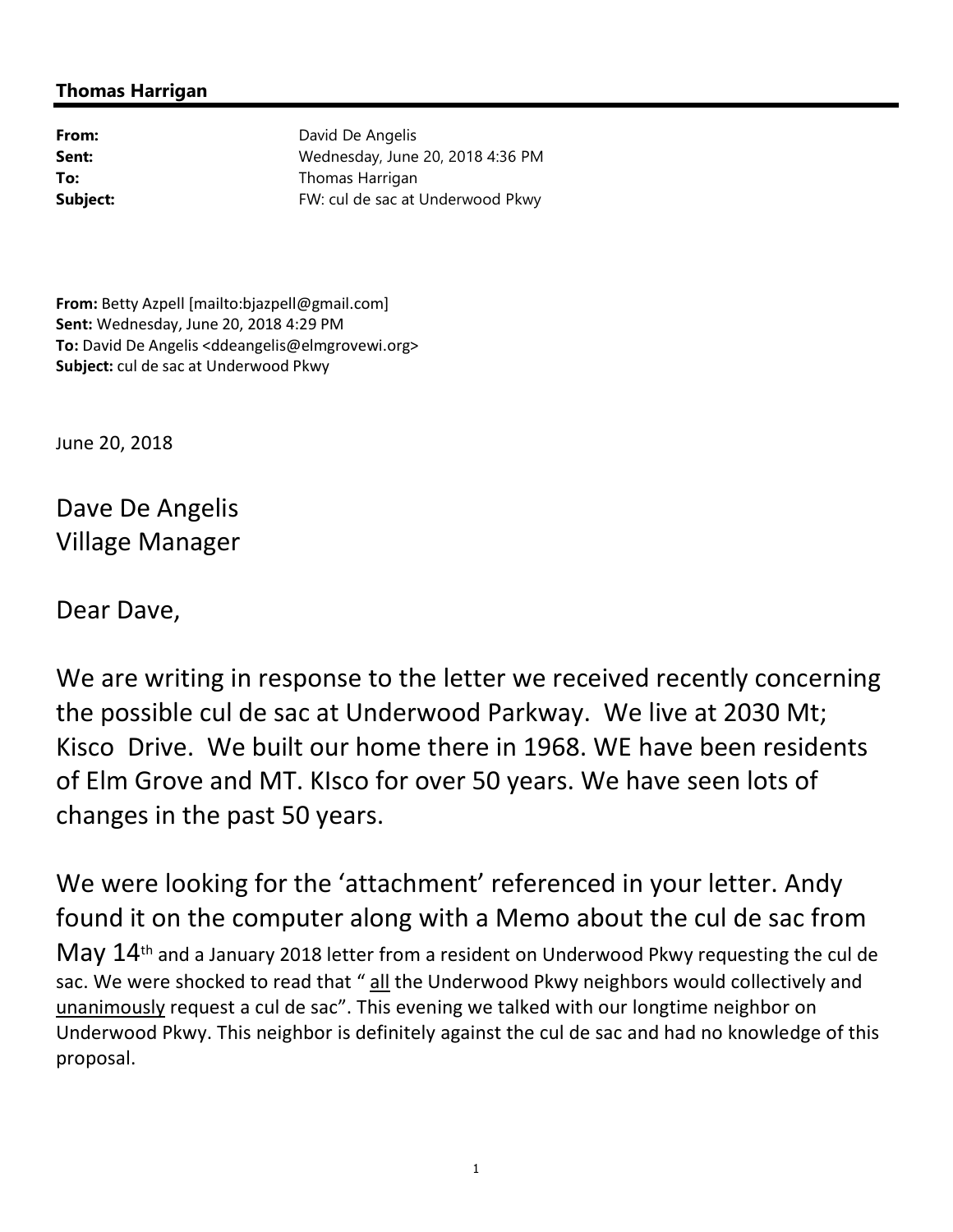We are very concerned that if Underwood Pkwy is closed, the traffic going to North Ave from the Village Green subdivision will be forced to use Mt. Kisco Dr. Have you done a traffic analysis on Underwood Pkwy and Mt. Kisco Dr? I suggest that you do. You may be surprised at the amount of traffic. The Underwood Pkwy neighbor has lived there for over 40 years and said that there was a great deal of traffic on Underwood Pkwy. Thus a cul de sac would definitely increase Mt Kisco's traffic. Your MEMO of May  $8<sup>th</sup>$  regarding Cul de sac Standards have not been met i.e. "does not affect surrounding streets with a significant increase in traffic". Also, the PWUC meeting minutes of May 14<sup>th</sup> paragraph 6 state that "level of service or impact on adjacent intersection or neighborhood to be certain that there was no adverse effect making another street an unintended collector" We believe that this is exactly what would happen

It has become increasingly more difficult to turn left onto North Ave from Mt. Kisco. Often cars are queued up waiting to get onto North Ave. Eventually, We've notice that people often pull out, tires squealing, just to finally get out onto North Ave. We believe an increase in the queue will increase the possibility of accidents there.

Your letter states that there may be "possible conflicts for vehicles entering traffic at North Ave from Underwood Pkwy. What conflicts are these? We have driven this for 50 years. We often find it easier to enter traffic from Underwood Pkwy than Mt. Kisco.

We have talked with a number of neighbors from this area. They would like to address the Board of Trustees at its monthly meeting. When will the Board be discussing this? Date and time, please. I feel we have been blind sided by this issue. This is the  $1<sup>st</sup>$  most of us have heard about it.

We wish you would carefully consider this request to keep Underwood Parkway open. It will allow two ways for traffic to get onto North Ave thus lessening the congestion coming and leaving the surrounding area. It would keep our streets safer for the many young children living on Mt.